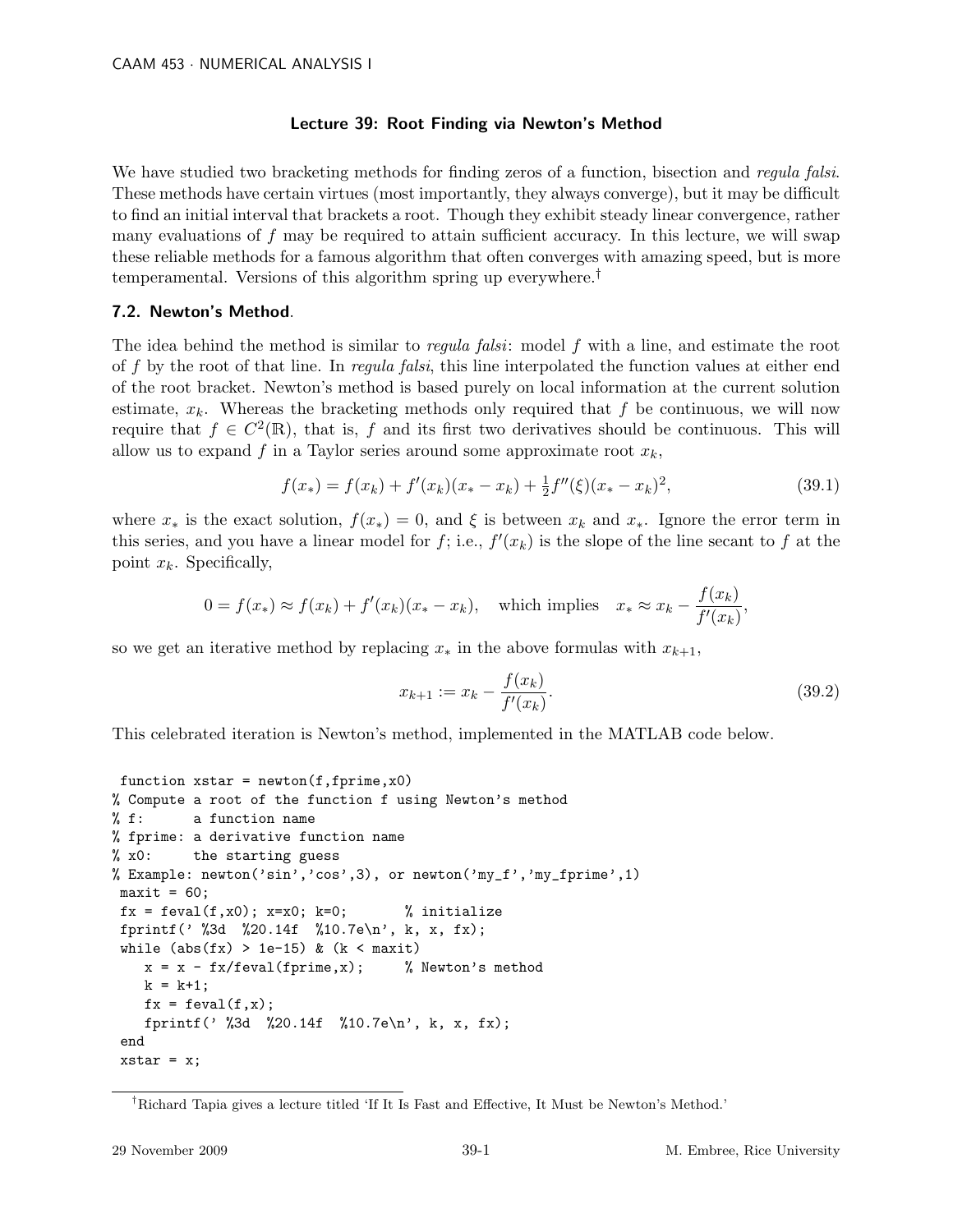What distinguishes this iteration? For a bad starting guess  $x_0$ , it can *diverge* entirely. When it converges, the root it finds can, in some circumstances, depend sensitively on the initial guess: this is a famous source of beautiful fractal illustrations. However, for a good  $x_0$ , the convergence is usually lightning quick. Let  $e_k = x_k - x_*$  be the error at the kth step. Subtract  $x_*$  from both sides of the iteration (39.2) to obtain a recurrence for the error,

$$
e_{k+1} = e_k - \frac{f(x_k)}{f'(x_k)}.
$$

The Taylor expansion of  $f(x_*)$  about the point  $x_k$  given in (39.1) gives

$$
0 = f(x_k) - f'(x_k)e_k + \frac{1}{2}f''(\xi)e_k^2.
$$

Solving this equation for  $f(x_k)$  and substituting that formula into the expression for  $e_{k+1}$  we just derived, we obtain

$$
e_{k+1} = e_k - \frac{f'(x_k)e_k + \frac{1}{2}f''(\xi)e_k^2}{f'(x_k)} = -\frac{f''(\xi)e_k^2}{2f'(x_k)}.
$$

Supposing that  $x_*$  is a simple root, so that  $f'(x_*) \neq 0$ , the above analysis suggests that when  $x_k$  is near x∗,

$$
|e_{k+1}| \le C|e_k|^2
$$

for some constant C independent of k. This is quadratic convergence, and it roughly means that you double the number of correct digits at each iteration. Compare this to bisection, where

$$
|e_{k+1}| \le \frac{1}{2}|e_k|,
$$

meaning that the error was halved at each step. Significantly, Newton's method will often exhibit a transient period of linear convergence while it gets sufficiently close to the answer, but once in a region of quadratic convergence, full machine precision is attained in just a couple more iterations.

The following example approximates the zero of  $f(x) = x^2 - 2$ , i.e.,  $x_* = \sqrt{2}$ 2. As initial guesses, we choose  $x_0 = 1.25$  (left), which gives us very rapid convergence, and  $x_0 = 1000$  (right), which we choose  $x_0 = 1.25$  (left), which gives us very rapid convergence, and  $x_0 = 1000$  (right), which<br>is a ridiculous estimate of  $\sqrt{2}$ , but illustrates the linear phase of convergence that can precede superlinear convergence when  $x_0$  is far from  $x_*$ .

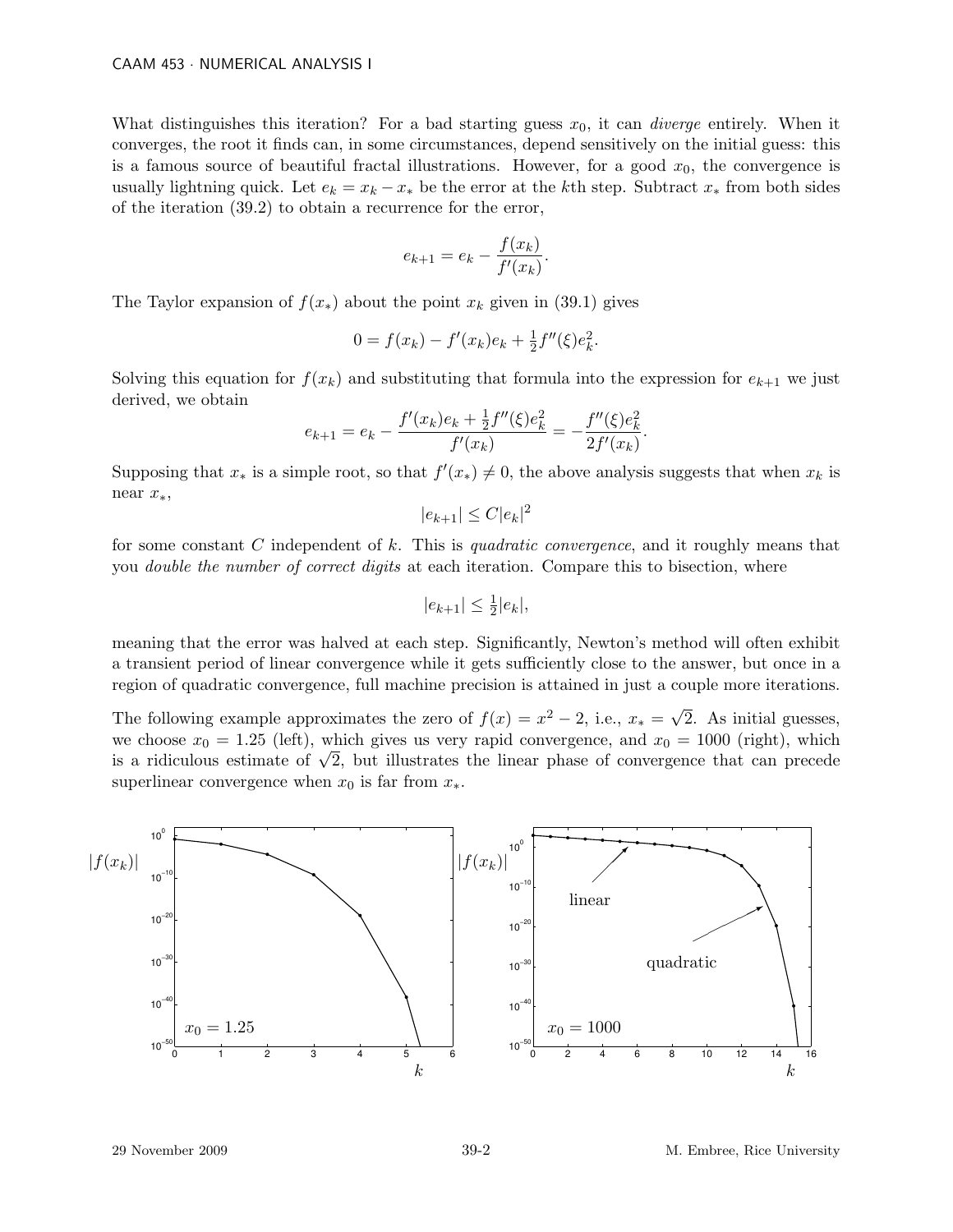## CAAM 453 · NUMERICAL ANALYSIS I

The table below shows the iterates for  $x_0 = 1000$ , computed exact arithmetic in Mathematica, and displayed here to more than eighty digits. This is a bit excessive: in the floating point arithmetic we have used all semester, we can only expect to get 15 or 16 digits of accuracy in the best case. It is worth looking at all these digits to get a better appreciation of the quadratic convergence. Once we are in the quadratic regime, notice the characteristic doubling of the number of correct digits (underlined) at each iteration.

| k  | x_k                                                                                     |
|----|-----------------------------------------------------------------------------------------|
| 0  |                                                                                         |
|    |                                                                                         |
| 2  | 250.00249999600000799998400003199993600012799974400051199897600204799590400819198361603 |
| 3  | 125.00524995800046799458406305526512856598014823595622393441695800477446685799463896484 |
| 4  | 62.51062464301703314888691358403320464529759944325744566631164600631017391478309761341  |
| 5  | 31.27130960206219455596422358771700548374565801842332086536365236578278080406153827364  |
| 6  | 15.66763299486836640030755527100281652065100159710324459452581543767403479921834012248  |
| 7  | 7.89764234785635806719051360934236238116968365174167025116461034160777628217364960111   |
| 8  | 4.07544124051949892088798573387067133352991149961309267159333980191548308075360961862   |
| 9  | 2.28309282439255383986306690358177946144339233634377781606055538481637200759555376236   |
| 10 | 1.57954875240601536527547001727498935127463981776389016188975791363939586265860323251   |
| 11 | 1.42286657957866825091209683856309818309310929428763928162890934673847036238184992693   |
| 12 | 1.41423987359153062319364616441120035182529489347860126716395746896392690040774558375   |
| 13 | 1.41421356261784851265589000359174396632207628548968908242398944391615436335625360056   |
| 14 | 1.41421356237309504882286807775717118221418114729423116637254804377031332440406155716   |
| 15 | 1.41421356237309504880168872420969807856983046705949994860439640079460765093858305190   |
| 16 | 1.41421356237309504880168872420969807856967187537694807317667973799073247846210704774   |
|    |                                                                                         |

exact: 1.41421356237309504880168872420969807856967187537694807317667973799073247846210703885038753...

## 7.2.1. Convergence analysis.

We have already performed a simple analysis of Newton's method to gain an appreciation for the quadratic convergence rate. For a broader perspective, we shall now put Newton's method into a more general framework, so that the accompanying analysis will allow us to understand simpler iterations like the 'constant slope method:'

$$
x_{k+1} = x_k - \alpha f(x_k)
$$

for some constant  $\alpha$  (which could approximate  $1/f'(x_*)$ , for example). We begin by formalizing our notion of the rate of convergence.

**Definition.** A root-finding algorithm is *pth-order convergent* if

$$
|e_{k+1}| \leq C |e_k|^p
$$

for some  $p \ge 1$  and positive constant C. If  $p = 1$ , then  $C < 1$  is necessary for convergence, and C is called the linear convergence rate.

Newton's method is second-order convergent (i.e., it converges quadratically) for  $f \in C^2(\mathbb{R})$  when  $f'(x_*) \neq 0$  and  $x_0$  is sufficiently close to  $x_*$ . Bisection is linearly convergent for  $f \in C[a_0, b_0]$  with rate  $C = 1/2$ .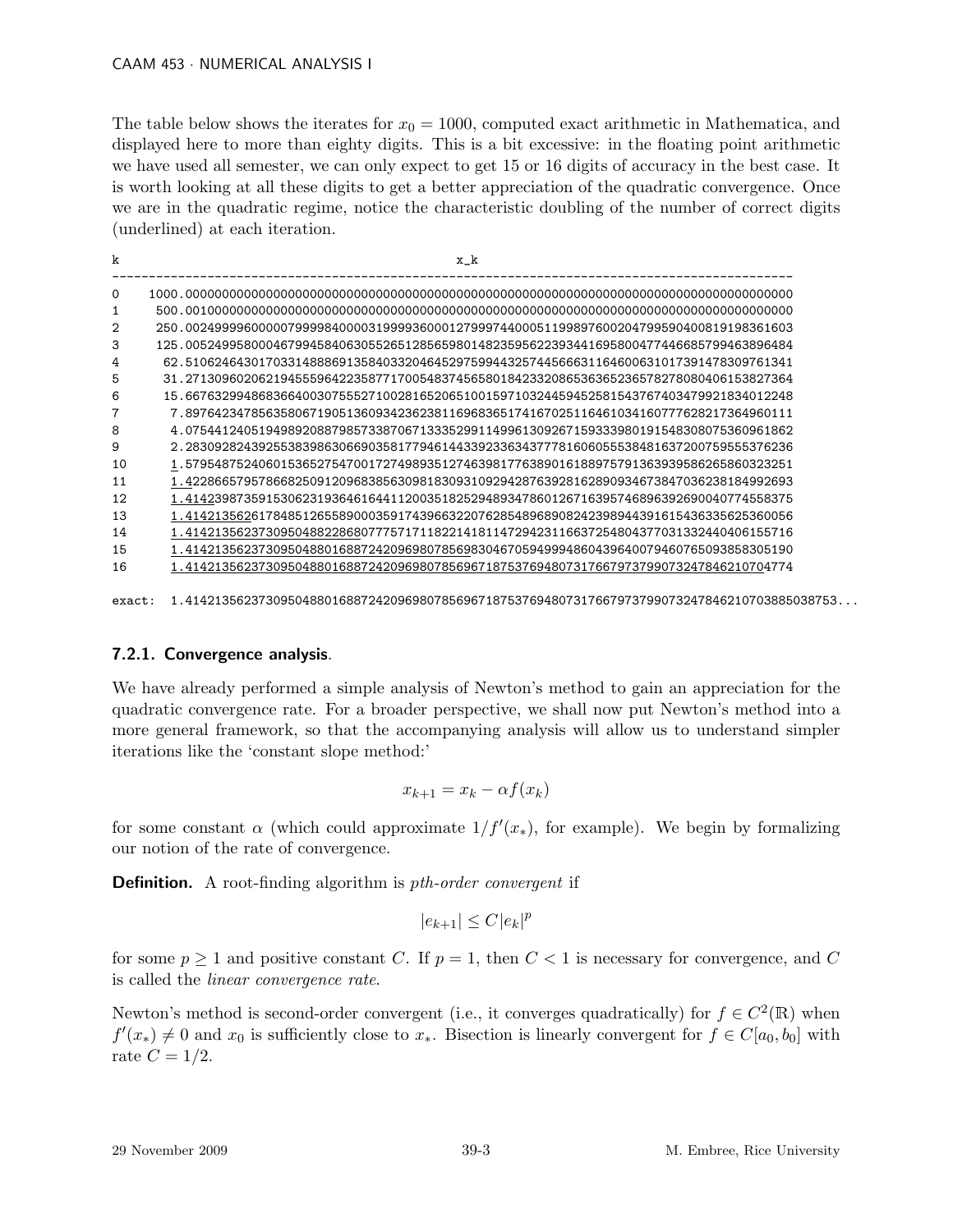Functional iteration. One can analyze Newton's method and its variants through the following general framework.‡ Consider iterations of the form

$$
x_{k+1} = \Phi(x_k),
$$

for some iteration function Φ. For example, for Newton's method

$$
\Phi(x) = x - \frac{f(x)}{f'(x)}.
$$

If the starting guess is an exact root,  $x_0 = x_*$ , the method should be smart enough to return  $x_1 = x_*$ . Thus the root  $x_*$  is a fixed point of  $\Phi$ , i.e.,

$$
x_* = \Phi(x_*).
$$

We seek an expression for the error  $e_{k+1} = x_{k+1} - x_*$  in terms of  $e_k$  and properties of  $\Phi$ . Assume, for example, that  $\Phi(x) \in C^2(\mathbb{R})$ , so that we can write the Taylor series for  $\Phi$  expanded about  $x_*$ :

$$
x_{k+1} = \Phi(x_k) = \Phi(x_*) + (x_k - x_*)\Phi'(x_*) + \frac{1}{2}(x_k - x_*)^2\Phi''(\xi)
$$
  
=  $x_* + (x_k - x_*)\Phi'(x_*) + \frac{1}{2}(x_k - x_*)^2\Phi''(\xi)$ 

for some  $\xi$  between  $x_k$  and  $x_*$ . From this we obtain an expression for the errors:

$$
e_{k+1} = e_k \Phi'(x_*) + \frac{1}{2} e_k^2 \Phi''(\xi).
$$

Convergence analysis is reduced to the study of  $\Phi'(x_*)$ ,  $\Phi''(x_*)$ , etc.

Example: Newton's method. For Newton's method

$$
\Phi(x) = x - \frac{f(x)}{f'(x)},
$$

so the quotient rule gives

$$
\Phi'(x) = 1 - \frac{f'(x)^2 - f(x)f''(x)}{f'(x)^2} = \frac{f(x)f''(x)}{f'(x)^2}.
$$

Provided  $x_*$  is a simple root so that  $f'(x_*) \neq 0$  (and supposing  $f \in C^2(\mathbb{R})$ ), we have  $\Phi'(x_*) = 0$ , and thus

$$
e_{k+1} = \frac{1}{2} e_k^2 \Phi''(\xi),
$$

and hence we again see quadratic convergence provided  $x_k$  is sufficiently close to  $x_*$ .

What happens when  $f'(x_*) = 0$ ? If  $x_*$  is a multiple root, we might worry that Newton's method might have trouble converging, since we are dividing  $f(x_k)$  by  $f'(x_k)$ , and both quantities are nearing zero as  $x_k \to x_*$ . This general convergence framework allows us to investigate this situation more precisely. We wish to understand

$$
\lim_{x \to x_*} \Phi'(x) = \lim_{x \to x_*} \frac{f(x)f''(x)}{f'(x)^2}.
$$

<sup>&</sup>lt;sup>‡</sup>For further details on this standard approach, see G. W. Stewart, *Afternotes on Numerical Analysis*,  $\S$ §2–4; J. Stoer & R. Bulirsch, Introduction to Numerical Analysis, 2nd ed., §5.2; L. W. Johnson and R. D. Riess, Numerical Analysis, second ed., §4.3.